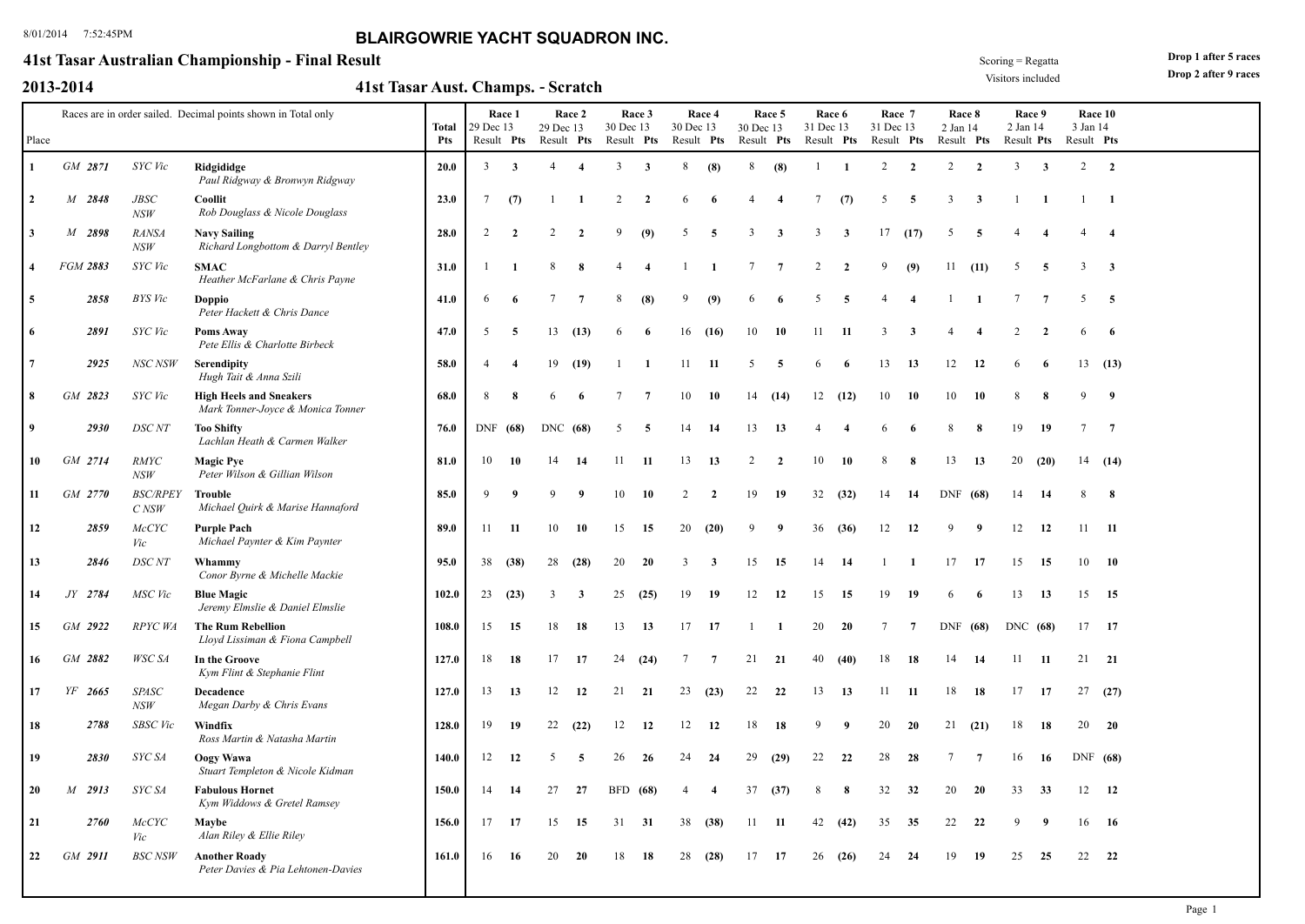### **41st Tasar Australian Championship - Final Result**

|  | 2013-2014 |  |
|--|-----------|--|
|  |           |  |

**2013-2014 41st Tasar Aust. Champs. Scratch** -

Visitors included

**Drop 1 after 5 races Drop 2 after 9 races**

| Place |                          |                     | Races are in order sailed. Decimal points shown in Total only          | Total<br>Pts | 29 Dec 13<br>Result Pts | Race 1 | 29 Dec 13<br>Result Pts | Race 2 | Race 3<br>30 Dec 13<br>Result Pts |      | 30 Dec 13<br>Result Pts | Race 4 | 30 Dec 13<br>Result Pts | Race 5 | 31 Dec 13 | Race 6<br>Result Pts | Race 7<br>31 Dec 13<br>Result Pts |      | Race 8<br>2 Jan 14<br>Result Pts |     | Race 9<br>2 Jan 14<br>Result Pts |      | 3 Jan 14<br>Result Pts | Race 10 |  |
|-------|--------------------------|---------------------|------------------------------------------------------------------------|--------------|-------------------------|--------|-------------------------|--------|-----------------------------------|------|-------------------------|--------|-------------------------|--------|-----------|----------------------|-----------------------------------|------|----------------------------------|-----|----------------------------------|------|------------------------|---------|--|
| 23    | <b>SGM 2769</b>          | RGYC Vic            | <b>Antz Pantz</b>                                                      | 166.0        | 26                      | - 26   | 21 21                   |        | 39                                | (39) | 15                      | 15     | 16 16                   |        | 33        | (33)                 | 15                                | 15   | 23                               | 23  | 22                               | 22   |                        | 28 28   |  |
| 24    | GM 2904                  | BCSC UK             | Tony Creak & Julie Creak<br><b>NDJC</b><br>Neil Spacagna & John Lawton | 168.0        | 21 21                   |        | 11                      | -11    | 36                                | 36   | 18                      | 18     | 43                      | (43)   | 27        | 27                   | 38                                | (38) | 16                               | -16 | 10                               | - 10 |                        | 29 29   |  |
| 25    | <b>SGM 2854</b>          | WSC Vic             | <b>Water Rat</b><br>Cary Pedicini & Pat Pedicini                       | 181.0        | 20                      | 20     | 25                      | 25     | 14                                | 14   | 30                      | (30)   | 25                      | 25     | 31        | (31)                 | 27                                | 27   | 28                               | 28  | 23                               | 23   |                        | 19 19   |  |
| 26    | G<br>2924                | CCSC Vic            | <b>Loddon Calling</b><br>Chas Thompson & Lorraine Thompson             | 181.0        | 27                      | 27     | 23                      | 23     | 17                                | 17   | 25                      | 25     | 20                      | -20    | 17        | -17                  | 25                                | 25   | 27                               | -27 | 29                               | (29) |                        | 34(34)  |  |
| 27    | YF 2843                  | SSC Vic             | Jac<br>Megan Ridgway & Anna Elmslie                                    | 184.0        | 22                      | 22     | 16                      | -16    | 16                                | -16  | 39                      | (39)   | 27                      | 27     | 24        | 24                   | 21                                | 21   | 30                               | 30  | 28                               | 28   |                        | 30(30)  |  |
| 28    | GM 2826                  | <b>McCYC</b><br>Vic | Acquaholic<br>Chris Allen & Lee-Ann Allen                              | 203.0        | 28                      | 28     | 31                      | 31     | 27                                | 27   | 22                      | 22     | 28                      | 28     | 35        | (35)                 | 16                                | 16   | 25                               | 25  | 37                               | (37) | 26                     | - 26    |  |
| 29    | GM 2888                  | <b>SPASC</b><br>NSW | Agamemnon<br>Chris Parkinson & Claire Woods                            | 219.0        | 32                      | 32     | 24                      | 24     | 30                                | 30   | 27                      | 27     | 31                      | 31     | 38        | (38)                 | 34                                | (34) | 26                               | 26  | 26                               | 26   | 23                     | 23      |  |
| 30    | GM 846                   | McCYC<br>Vic        | <b>Aislelo</b><br>Jonathan Ross & Marita Foott                         | 223.0        | 34                      | 34     | DNC (68)                |        | 33                                | 33   | 32                      | 32     | DNS (68)                |        | 16        | -16                  | 26                                | 26   | 31                               | 31  | 27                               | 27   | 24                     | - 24    |  |
| 31    | $F$ 2774                 | RPYC WA             | <b>Butterfly Effect</b><br>Kate Best & Roger Best                      | 227.0        | 25                      | 25     | 30                      | 30     | 43                                | (43) | 37                      | 37     | 47                      | (47)   | 23        | 23                   | 31                                | 31   | 24                               | 24  | 24                               | 24   | 33                     | 33      |  |
| 32    | M 2772                   | CYC/Vic             | <b>Well Heeled</b><br>Rob Gilpin & Sarah Dulaney                       | 234.0        | 44                      | (44)   | DNF (68)                |        | 29                                | 29   | 33                      | 33     | 32                      | 32     | 18        | 18                   | 30                                | 30   | 36                               | 36  | 38                               | 38   | 18                     | - 18    |  |
| 33    | <b>SGM 2926</b>          | MBSC Old            | <b>Chuckling Again</b><br>Greg Heath & Judy Heath                      | 236.0        | 39                      | (39)   | 29                      | 29     | 45                                | (45) | 29                      | 29     | 35                      | 35     | 21        | 21                   | 36                                | 36   | 34                               | -34 | 21                               | - 21 | 31                     | 31      |  |
| 34    | MF 2910                  | CYC Vic             | <b>Helter Skelter</b><br>David Elmslie & Sarah Cook                    | 249.0        | 24                      | 24     | 26                      | 26     | 44                                | 44   | 47                      | 47     | 23                      | 23     | 34        | - 34                 | 56                                | (56) | 15                               | 15  | 36                               | 36   | 47                     | (47)    |  |
| 35    | $\boldsymbol{M}$<br>2856 | PMYC Vic            | <b>Fearless Frog</b><br>Ludovic Labat & Marie Labat                    | 252.0        | 31                      | 31     | 35                      | 35     | 32                                | 32   | 35                      | 35     | 33                      | 33     | 45        | (45)                 | 23                                | 23   | 33                               | 33  | 30                               | 30   | 35                     | (35)    |  |
| 36    | 2579                     | BYS                 | <b>Smitten Chips</b><br>Geoff Smith & Anna Grace Smith                 | 257.0        | 30                      | 30     | 32                      | 32     | 28                                | 28   | 21                      | 21     | 34                      | 34     | 41        | 41                   | 43                                | (43) | 35                               | 35  | 43                               | (43) | 36                     | - 36    |  |
| 37    | 1916                     | <b>BYS</b> Vic      | On the Run<br>Alister Danks & Hannah Danks                             | 266.0        | DNF                     | 68     | DNC (68)                |        | 19                                | -19  | 31                      | 31     | 26                      | 26     |           | DSQ (68)             | 22                                | 22   | 29                               | 29  | 39                               | 39   | 32                     | 32      |  |
| 38    | $G$ 2095                 | RPYC WA             | <b>Organised Chaos</b><br>Michael McAullay & Ethan McAullay            | 279.0        | 29                      | 29     | 37                      | 37     | 22                                | 22   | 26                      | 26     | 30                      | 30     | DNC       | 68                   | DNC (68)                          |      | 42                               | 42  | DNF $(68)$                       |      |                        | 25 25   |  |
| 39    | GM 2243                  | <b>SBSC</b> Vic     | <b>Sheets and Giggs</b><br>Campbell Martin & Elizabeth Martin          | 291.0        | 36                      | 36     | 33                      | 33     | 35                                | 35   | 40                      | (40)   | 36                      | 36     | 39        | 39                   | 41                                | (41) | 39                               | 39  | 34                               | 34   | 39                     | 39      |  |
| 40    | GM 2902                  | <b>DSC</b> NT       | <b>Eagle Eve</b><br>Noel Borel & Fiona Mcmanus                         | 296.0        | 41                      | -41    | 40                      | 40     | 23                                | 23   | 42                      | 42     | 54                      | (54)   | 28        | 28                   | 40                                | 40   | 37                               | 37  | DNF $(68)$                       |      | 45                     | 45      |  |
| 41    | <b>FSGM2142</b>          | <b>BYS</b>          | <b>Shearwater</b><br>Sue Smith & Colin Cropley                         | 296.0        | 48                      | 48     | 48                      | (48)   | 40                                | 40   | 41                      | 41     | 24                      | 24     | 25        | 25                   | 50                                | (50) | 32                               | 32  | 44                               | -44  | 42                     | 42      |  |
| 42    | 2585                     | RYC Vic             | <b>Private and Confidential</b><br>Graeme White & Matthew White        | 303.0        | 51                      | (51)   | 41                      | 41     | 46                                | 46   | 36                      | 36     | 50                      | (50)   | 19        | -19                  | 29                                | 29   | 41                               | -41 | 42                               | 42   | 49                     | 49      |  |
| 43    | GM 2642                  | <b>HSC</b> Vic      | Ze Shed<br>Blaise Vinot & Kate Vinot                                   | 323.0        | 49                      | 49     | DNC (68)                |        | -54                               | (54) | 34                      | 34     | 49                      | -49    | 30        | 30                   | 42                                | 42   | 46                               | 46  | 32                               | 32   | 41                     | -41     |  |
| 44    | <b>SGM 285</b>           | <b>McCYC</b><br>Vic | Dad & Dave<br>David Lorimer & Bob Lorimer                              | 324.0        | 35                      | 35     | 34                      | -34    | 48                                | 48   |                         | 44     | 41                      | -41    | 48        | 48                   | 37                                | 37   | DNF (68)                         |     | DNS (68)                         |      | 37                     | 37      |  |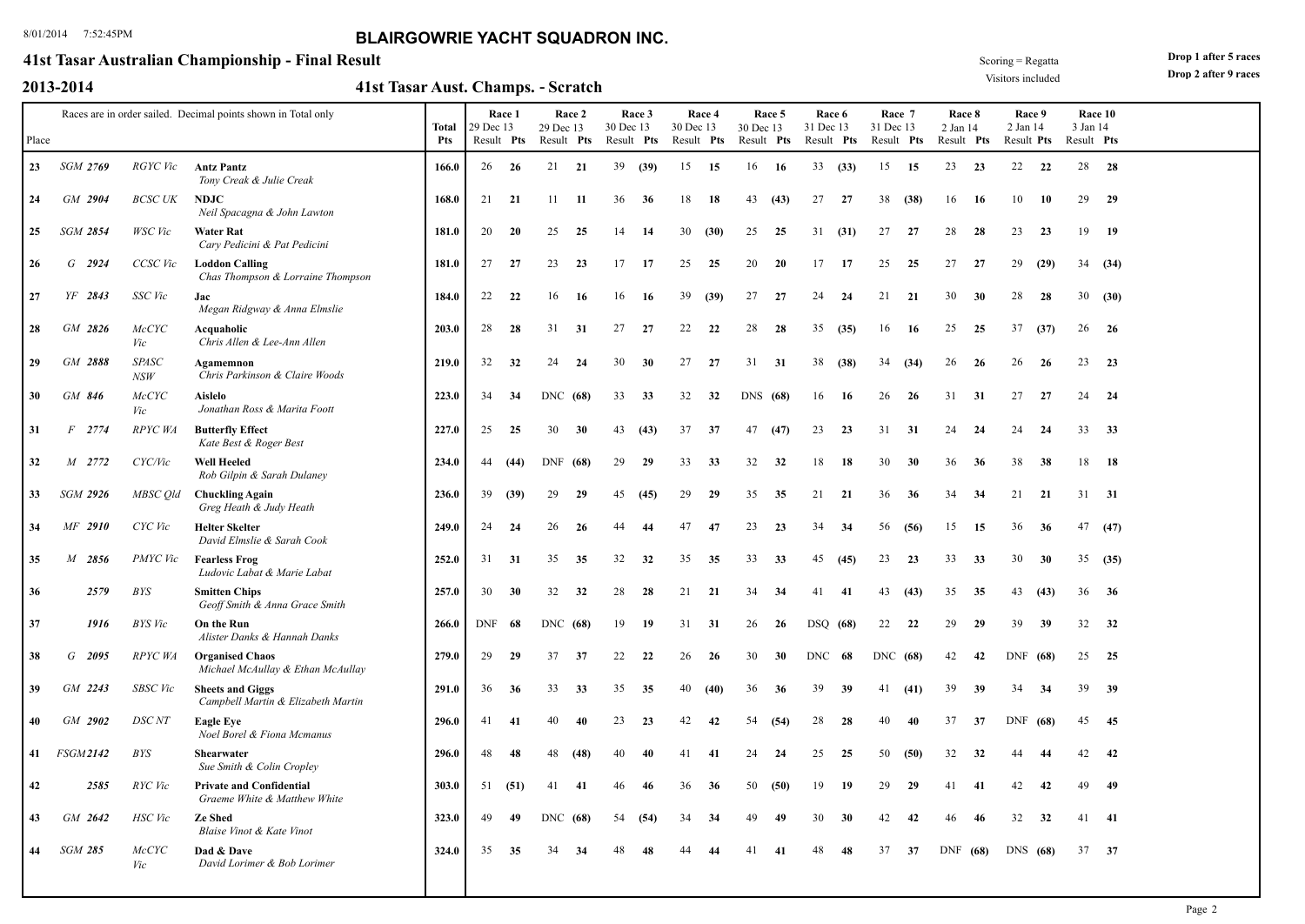### **41st Tasar Australian Championship - Final Result**

|  | 2013-2014 |  |
|--|-----------|--|
|  |           |  |

**2013-2014 41st Tasar Aust. Champs. Scratch** -

Visitors included Scoring = Regatta **Drop 1 after 5 races**

|       |   |                 |                     | Races are in order sailed. Decimal points shown in Total only | <b>Total</b> | 29 Dec 13  | Race 1 | 29 Dec 13  | Race 2 | 30 Dec 13  | Race 3 | 30 Dec 13  | Race 4 | 30 Dec 13  | Race 5 | 31 Dec 13  | Race 6 | Race 7<br>31 Dec 13 |      | Race 8<br>2 Jan 14 |      | Race 9<br>2 Jan 14 |     | Race 10<br>3 Jan 14 |      |  |
|-------|---|-----------------|---------------------|---------------------------------------------------------------|--------------|------------|--------|------------|--------|------------|--------|------------|--------|------------|--------|------------|--------|---------------------|------|--------------------|------|--------------------|-----|---------------------|------|--|
| Place |   |                 |                     |                                                               | Pts          | Result Pts |        | Result Pts |        | Result Pts |        | Result Pts |        | Result Pts |        | Result Pts |        | Result Pts          |      | Result Pts         |      | Result Pts         |     | Result Pts          |      |  |
| 45    |   | JF 2587         | <i>FBYC NZ</i>      | <b>Bail Up</b><br>Megan Thompson & Fergus Thompson            | 331.0        | 37         | 37     | 38         | 38     | 47         | -47    | 46         | -46    | 46         | -46    | DNS (68)   |        | 48                  | (48) | 44                 | -44  | 35                 | 35  | 38 38               |      |  |
| 46    |   | M 2829          | TSC Qld             | <b>Amature Hour</b><br>Alex Kostin & Kelly Caslake            | 333.0        | 33         | 33     | 36         | 36     | 38         | 38     | 55         | (55)   | 38         | 38     | 52         | 52     | 44                  | 44   | 40                 | 40   | DNS (68)           |     | 52                  | 52   |  |
| 47    |   | 2570            | <b>McCYC</b><br>Vic | Menace<br>Denis Hammon & Bronwyn Evans                        | 334.0        | 42         | 42     | 46         | 46     | 37         | 37     | 57         | (57)   | 52         | (52)   | 29         | 29     | 39                  | 39   | 48                 | 48   | 50                 | 50  | 43                  | 43   |  |
| 48    |   | M 2119          | DAC NSW             | <b>Tasared</b><br>Gavin Brown & Carl Jeffereys                | 343.0        | 43         | 43     | 45         | 45     | 34         | 34     | 45         | 45     | 44         | 44     | 59         | (59)   | 54                  | 54   | 38                 | 38   | 40                 | 40  | 56                  | (56) |  |
| 49    |   | 2608            | BRYC Vic            | <b>True Blue</b><br>Stuart Johnson & Ben Johnson              | 362.0        | 50         | 50     | 50         | (50)   | 53         | (53)   | 48         | 48     | 45         | 45     | 49         | 49     | 33                  | 33   | 45                 | 45   | 48                 | 48  | 44                  | 44   |  |
| 50    |   | <b>2900</b>     | Canberra            | <b>FOFO</b><br>Andrew Foulkes & Stephanie Foulkes             | 365.0        | 45         | 45     | 44         | 44     | 41         | 41     | 51         | -51    | 55         | (55)   | 55         | (55)   | 51                  | -51  | 47                 | 47   | 46                 | 46  | 40                  | 40   |  |
| 51    |   | 2789            | MSC Vic             | <b>Ice Cube</b><br>Ian Scholes & Doina Canta                  | 369.0        | 47         | 47     | 39         | 39     | 52         | 52     | 50         | 50     | 40         | 40     | 56         | (56)   | 61                  | (61) | 52                 | 52   | 41                 | 41  | 48                  | 48   |  |
| 52    | M | 2731            | TSC Qld             | Alchemy<br>Jack Maguire & David Maguire                       | 395.0        | 55         | 55     | 51         | -51    | 42         | 42     | 43         | 43     | 58         | (58)   | 54         | 54     | 45                  | 45   | 54                 | 54   | 51                 | -51 | 58                  | (58) |  |
| 53    |   | 2864            | AWYC Vic            | <b>The Grey Ghost</b><br>Wesley Ward & Aaron Pimm             | 395.0        | 46         | 46     | 43         | 43     | 50         | -50    | 56         | (56)   | 53         | 53     | 51         | -51    | 53                  | 53   | 50                 | 50   | 49                 | 49  | 57                  | (57) |  |
| 54    |   | 2798            | MSC Vic             | Me'ntone<br>Tony Hammond & Dan Canta                          | 406.0        | 40         | 40     | DNC (68)   |        | 55         | 55     | 60         | 60     | DNF (68)   |        | 58         | 58     | 59                  | 59   | 43                 | 43   | 45                 | 45  | 46                  | -46  |  |
| 55    |   | 2796            | MSC Vic             | <b>Sirrocco</b><br>Phil Collins & Rebecca Collins             | 407.0        | DNC (68)   |        | DNC (68)   |        | 57         | 57     | 59         | 59     | 39         | 39     | 37         | 37     | 57                  | 57   | 51                 | 51   | 47                 | 47  | 60                  | -60  |  |
| 56    |   | M 2742          | MSC Vic             | <b>Hydrofobik</b><br>Roger Miles & Dean Webber                | 408.0        | 52         | 52     | 49         | 49     | 56         | (56)   | 52         | 52     | 56         | (56)   | 44         | 44     | 52                  | 52   | 55                 | 55   | 53                 | 53  | 51                  | - 51 |  |
| 57    |   | M 2468          | <b>McCYC</b><br>Vic | <b>Magic Carpet Ride</b><br>Paul Jenkins & Amanda Jenkins     | 408.0        | DNC (68)   |        | DNC (68)   |        | 58         | 58     | 49         | 49     | 51         | 51     | 46         | 46     | 49                  | 49   | 49                 | 49   | 52                 | 52  | 54                  | - 54 |  |
| 58    |   | YF 2085         | WSC NSW             | LunaSea<br>Kristi Ruus Atkinson & Alison Johnson              | 410.0        | 53         | -53    | 47         | 47     | 51         | -51    | 54         | 54     | 42         | 42     | 61         | (61)   | 55                  | -55  | 58                 | (58) | 55                 | 55  | 53                  | 53   |  |
| 59    |   | 761             | DAC NSW             | Madman<br>Sean Mullin & Fiona Powell                          | 435.0        | 54         | 54     | 52         | 52     | 49         | 49     | 63         | (63)   | ARBP 60    |        | 50         | 50     | 63                  | (63) | 57                 | 57   | 54                 | 54  | 59                  | 59   |  |
| 60    |   | 2912            | <b>SPASC</b><br>NSW | Rush<br>Mark Krynda & Jacquline-Geraldine Krynda              | 440.0        | DNS 68     |        | DNC 68     |        | 59         | 59     | 53         | 53     | 48         | 48     | 47         | 47     | 47                  | 47   | DNS (68)           |      | DNC (68)           |     | 50 50               |      |  |
| 61    |   | 1908            | <b>SBSC</b> Vic     | <b>Slippery When Wet</b><br>Bianca Carter & Phillip Carter    | 459.0        | 58         | 58     | <b>DNS</b> | (68)   | 60         | 60     | 61         | -61    | 59         | 59     | 43         | 43     | 65                  | 65   | 56                 | 56   | 57                 | 57  | DNF $(68)$          |      |  |
| 62    |   | 2548            | Cerberus<br>Vic     | <b>Guns Blazing</b><br>Vivian Nix & Sean Ahearn               | 461.0        | 57         | 57     | 42         | 42     | 63         | 63     | 62         | 62     | 61         | -61    | 64         | (64)   | 64                  | (64) | 59                 | 59   | 56                 | 56  | 61                  | - 61 |  |
| 63    |   | JYF 1829        | SYC Vic             | <b>White Noize</b><br>Genevieve Cairns & Emily Close          | 468.0        | 59         | 59     | DNC 68     |        | DNF        | - 68   | 64         | -64    | DNF (68)   |        | 63         | 63     | 62                  | 62   | 53                 | 53   | 31                 | 31  | DNF $(68)$          |      |  |
| -64   |   | <b>2460</b>     | <b>SBSC</b> Vic     | <b>Magic Marine</b><br>Peter Phillips & David Parry           | 494.0        | DSO        | -68    | DNC 68     |        | DNC        | 68     | <b>DNC</b> | -68    | DNC 68     |        | 53         | 53     | 46                  | 46   | DNS(68)            |      | DNC (68)           |     | 55                  | - 55 |  |
| 65    |   | GM 2568         | <b>BYS</b>          | <b>MACH5</b><br>David Johnson & Amanda Johnson                | 499.0        | 56         | -56    | DNF        | - 68   | 62         | 62     | 65         | 65     | 62         | 62     | 60         | 60     | 58                  | 58   | DNS                | - 68 | DNC (68)           |     | DNF (68)            |      |  |
| 66    |   | <b>SGM 2794</b> | McCYC<br>Vic        | <b>Sapphire</b><br>Michael Bray & Peter Marsh                 | 500.0        | DNF        | 68     | DNC 68     |        | 61         | 61     | 58         | 58     | 60         | 60     | 57         | 57     | 60                  | 60   | DNF 68             |      | DNC (68)           |     | DNF $(68)$          |      |  |